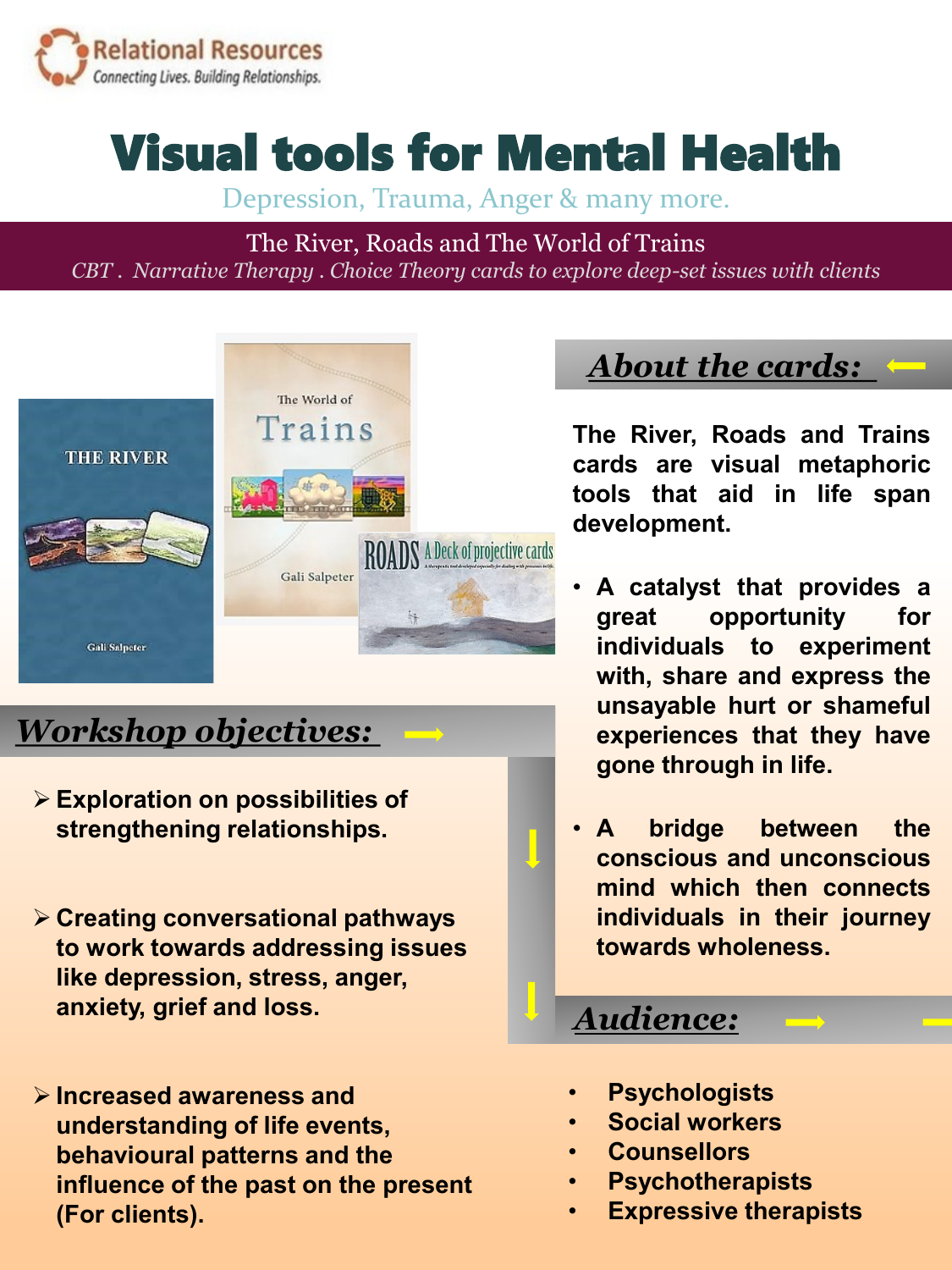## *- Case Studies -*

*Self –Harm:*



**The array of cards depicts the journey of a young client's traumatic experience leading to self-harm and recovery. The visuals allowed him to understand his feelings, reflect on them and re-create a new story to end the traumatic experience which was his way of moving forward and healing.**

#### *Depression:*



**The array of cards depicts the journey of a senior who experienced severe depression.**

**Transformative thinking took place from the dark rivers to the waterfall and the subsequent change of seasons. It helped to reframe her outlook in life with the realization of self-care and take control by coming up with solutions to manage her depression – A sense of awakening.**